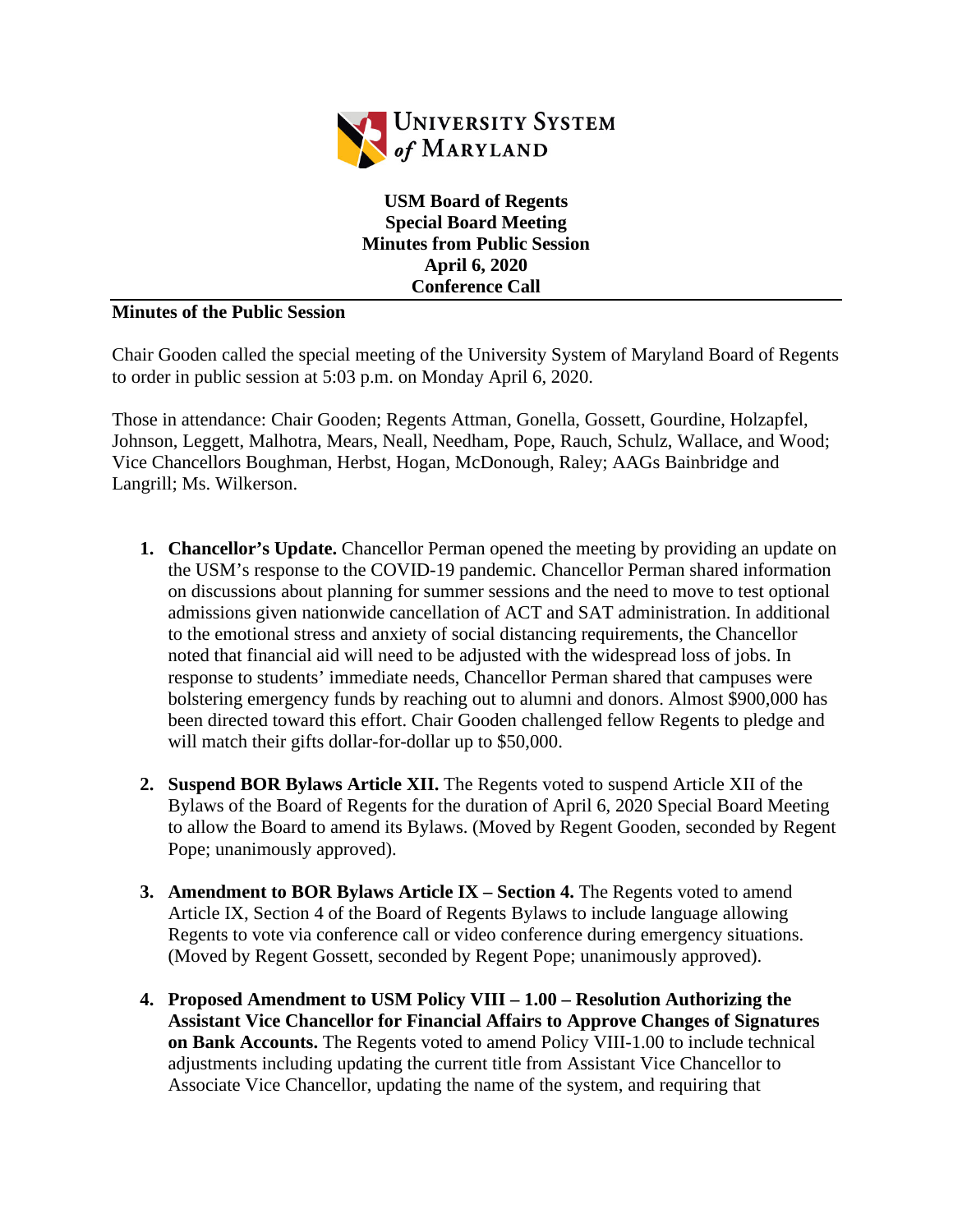notification of changes be submitted to the Board Chair, Treasurer, and Secretary. (Moved by Regent Pope, seconded by Regent Gourdine; unanimously approved).

- **5. Update from Secretary of the MD Department of Health.** Maryland Secretary of Health and Regent Neall provided an update on the number of COVID-19 cases in Maryland and the State's response. The state is working to get as many volunteers as it can and to engage health workers of all types. The state is working to increase hospital capacity. Secretary Neall shared information about PPE and equipment shortages, namely masks, gowns, and ventilators. He also applauded the USM for its decisions to "close early". Regent Attman thanked Secretary Neall and the Governor on their work to get ahead of COVID-19.
- **6. Convene to Closed Session.** Chair Gooden read the "convene to close" statement citing the topics for the closed session and the relevant statutory authority for closing the meeting under  $3-305(b)$  and  $3-103(a)(1)(i)$ . (Moved by Regent Pope; seconded by Regent Neall; unanimously approved.)

The meeting reconvened in closed session at 5:35 p.m.